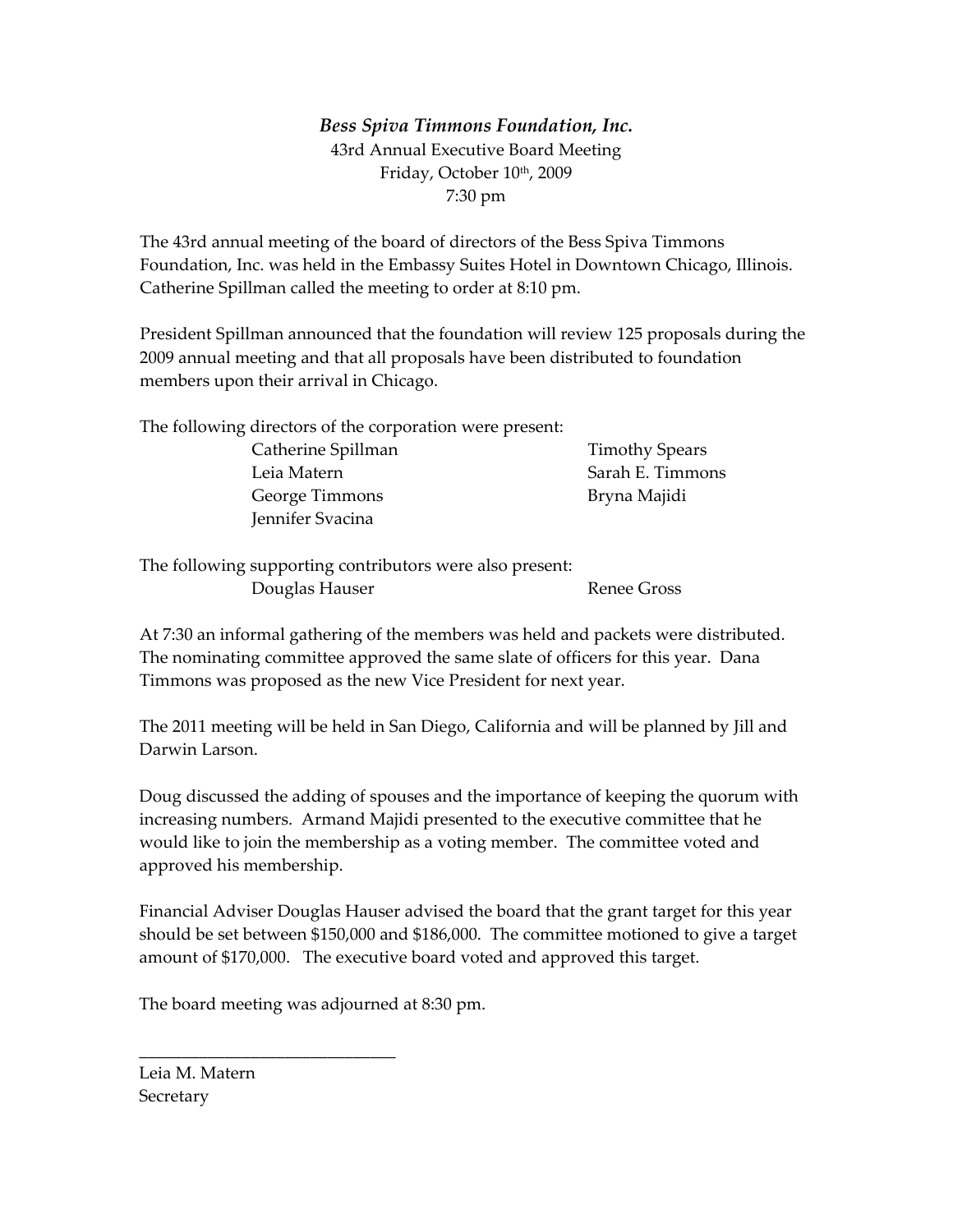# *Bess Spiva Timmons Foundation, Inc.* 43rd Annual Meeting Saturday Session October 10th, 2009 9:00 am

The 43rd annual meeting of the Bess Spiva Timmons Foundation, Inc., a Missouri Not‐ For Profit Corporation, was held at the Embassy Suites Hotel in Chicago, Illinois on Saturday, October 10th, 2009.

The following directors and members of the corporation were present:

| Elizabeth S. Grossman | Louise Spears         |
|-----------------------|-----------------------|
| Leroy Cosmo Spears    | Leia M. Matern        |
| Timothy J. Spears     | Catherine A. Spillman |
| Gregory G. Timmons    | Holly B. Spillman     |
| Susan T. Timmons      | Sarah Timmons         |
| Jennifer Svacina      | Bryna Majidi          |

The following supporting contributors were also present: Douglas Hauser **Renee Gross** 

The meeting was called to order at 9:00 am by Catherine A. Spillman.

Susan T. Timmons lead the foundation in a prayer for guidance during the selection process.

Louise Spears announced the 2009‐2010 slate of officers that were voted on and confirmed:

| Catherine A. Spillman |
|-----------------------|
| Dana L Timmons        |
| Leia M. Matern        |
| Timothy J. Spears     |
|                       |

Portfolio Manager Renee Gross of the U.S. Bank, Joplin, Missouri presented the financial statistical review of the Foundation. Current performance data was reviewed: Common Stock Holdings, Equity Mutual Funds, and Foreign Equity Mutual Funds.

The minutes of the 41st annual meeting and executive board sessions were approved pending the addition of Sarah Timmons to the members in attendance.

Douglas Hauser distributed updates to the member notebook and discussed quorum rules regarding the members and executive board.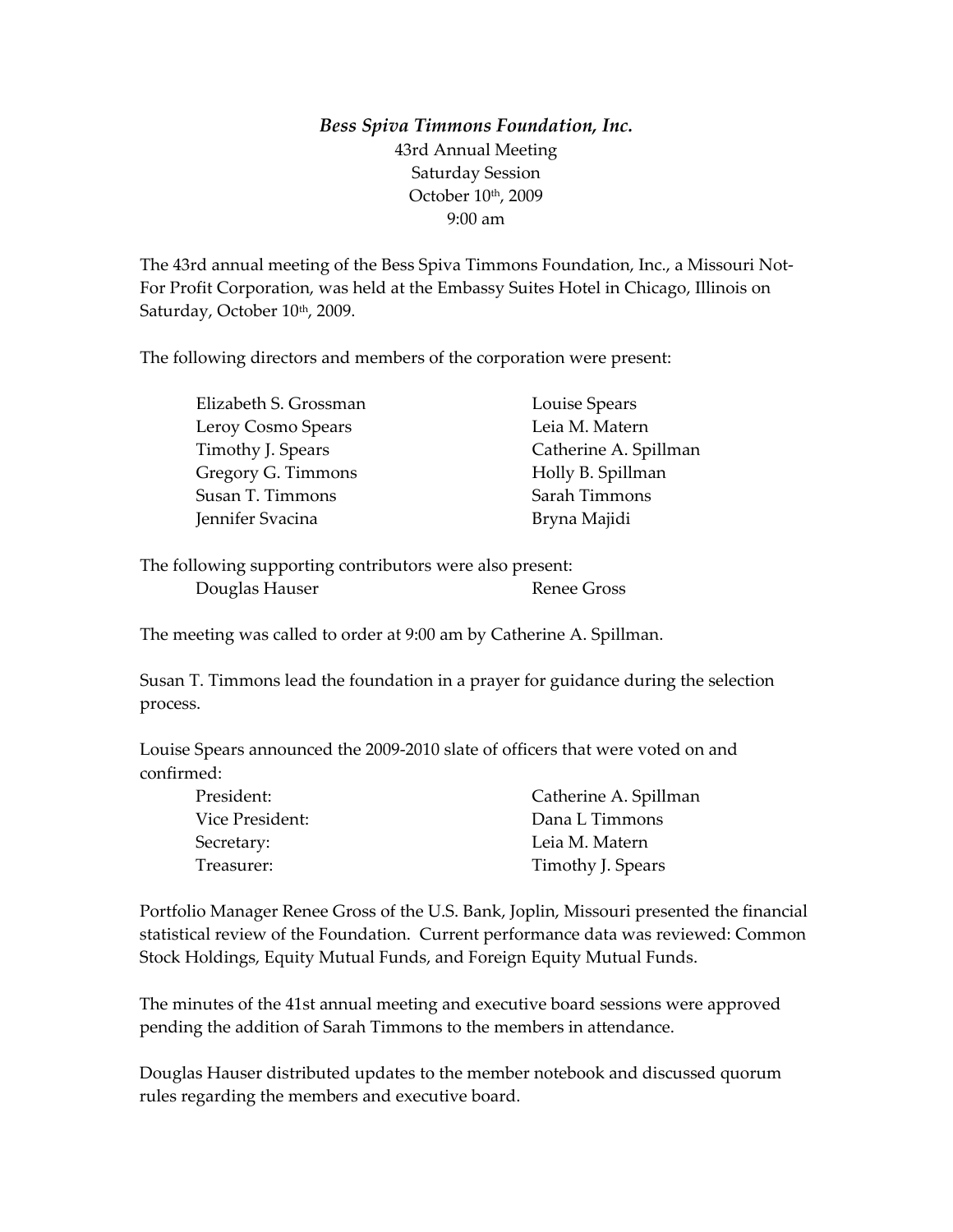Catherine Spillman proposed to approve the language of the bylaws regarding the quorum issues. The board voted and approved the bylaw amendments.

Douglas Hauser reported that the Foundation has a grant balance range available of \$150,000‐\$186,000. It was decided at the executive board meeting that the target to be given in 2009 would be approximately \$170,000.

Treasurer Timothy J. Spears gave a review of the family giving.

#### Spears Family

| The Canelo Project, Elgin, Arizona                             | \$2,300  |
|----------------------------------------------------------------|----------|
| Friends of Saguaro National Monument, Tucson, Arizona          | \$4,000  |
| Colonial Fox Theatre Foundation, Pittsburg, Kansas             | \$1,000  |
| Development Center for Appropriate Technology, Tucson, Arizona | \$1,000  |
| Oregon Hospice Association, Eugene, Oregon                     | \$3,000  |
| Volunteers in Medicine, Eugene, Oregon                         | \$2,000  |
| Best Friends Animal Sanctuary, Kanab, Utah                     | \$2,000  |
| Community Foundation of the Ozarks                             | \$2,000  |
| Appleton City, Missouri High School                            | \$2,000  |
| Good Samaritan Foundation                                      | \$20,000 |
| Total:                                                         | \$39,300 |

## George Timmons Family

| Riverview Estates, Inc., Marquette, Kansas        | \$10,250 |
|---------------------------------------------------|----------|
| Yavapai Exceptional Industries, Prescott, Arizona | \$10,000 |
| <b>Huntington Disease Society</b>                 | \$5,000  |
| America's Freedom Lodge                           | \$9,750  |
| St. Luke's Hospital Foundation                    | \$5,000  |
| Total:                                            | \$40,000 |

## Bob Timmons Family

| Pittsburg High School, Pittsburg, Kansas | \$20,000 |
|------------------------------------------|----------|
| Total:                                   | \$20,000 |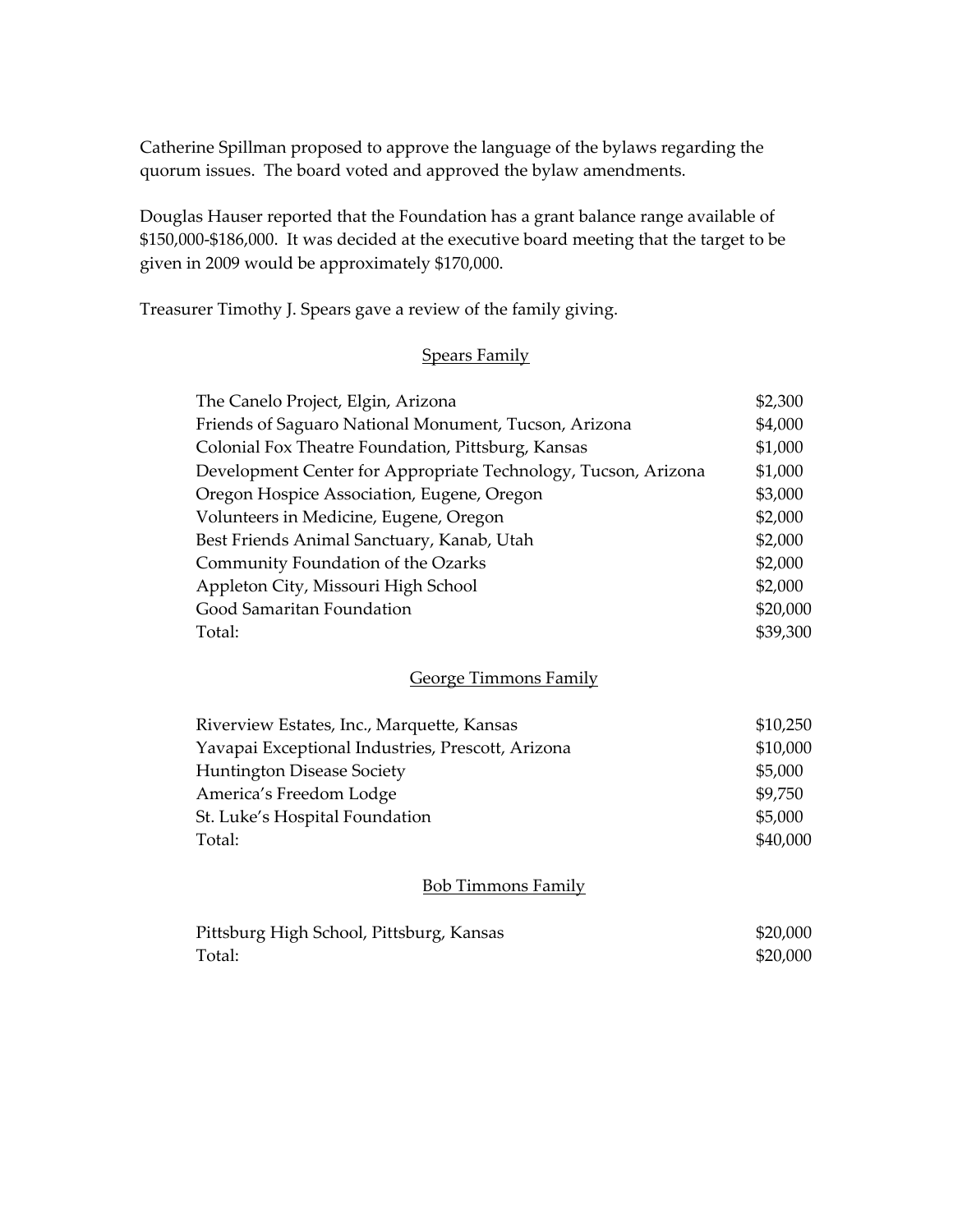Foundation members and directors presented grant proposals. After review and written ballot, the following grant recipients were selected:

| Alzheimer's Association of Joplin Region                             | <b>Direct Services</b>            | \$4,000 |
|----------------------------------------------------------------------|-----------------------------------|---------|
| American Indian College Fund                                         | <b>BST Foundation Scholarship</b> | \$3,000 |
| Arizona Outdoor Adventures                                           | 2010 Camp Season                  | \$3,000 |
| Assistance League of Seattle                                         | Operation School Bell             | \$2,500 |
| Best Friends Animal Sanctuary of Kanab, Utah; Gap Project            |                                   | \$3,000 |
| Big Brothers Big Sisters of Jasper & Newton Counties, Amachi Project |                                   | \$4000  |
| Cabool Development Foundation, Inc.                                  | <b>Health Care</b>                | \$5,000 |
| Caring Ministries, Inc.                                              | Designated donation building      | \$7,500 |
| Catching the Dream                                                   | <b>Education and Computers</b>    | \$2,000 |
| <b>CBR Youth Connect</b>                                             | Human/Animal Connection Project   | \$3,000 |
| Central Missouri Food Bank                                           | <b>Buddy Pack Program</b>         | \$1,000 |
| Chaya                                                                | South Asian against violence      | \$2,000 |
| Children's Museum of Denver                                          | Sponsored Membership program      | \$5,000 |
| Colonial Fox Theatre Foundation                                      | Stabilization of East Façade      | \$5,000 |
| Colorado River Regional Crisis Shelter, Domestic Violence            |                                   | \$3,500 |
| <b>Cumberland College</b>                                            | Scholarship Program               | \$2500  |
| Development Center for Appropriate Technology, Building codes work   |                                   | \$2,500 |
| Donnelly College                                                     | Scholarship Aid                   | \$4,000 |
| Edgewood Children's Center                                           | Residential Treatment Program     | \$1,000 |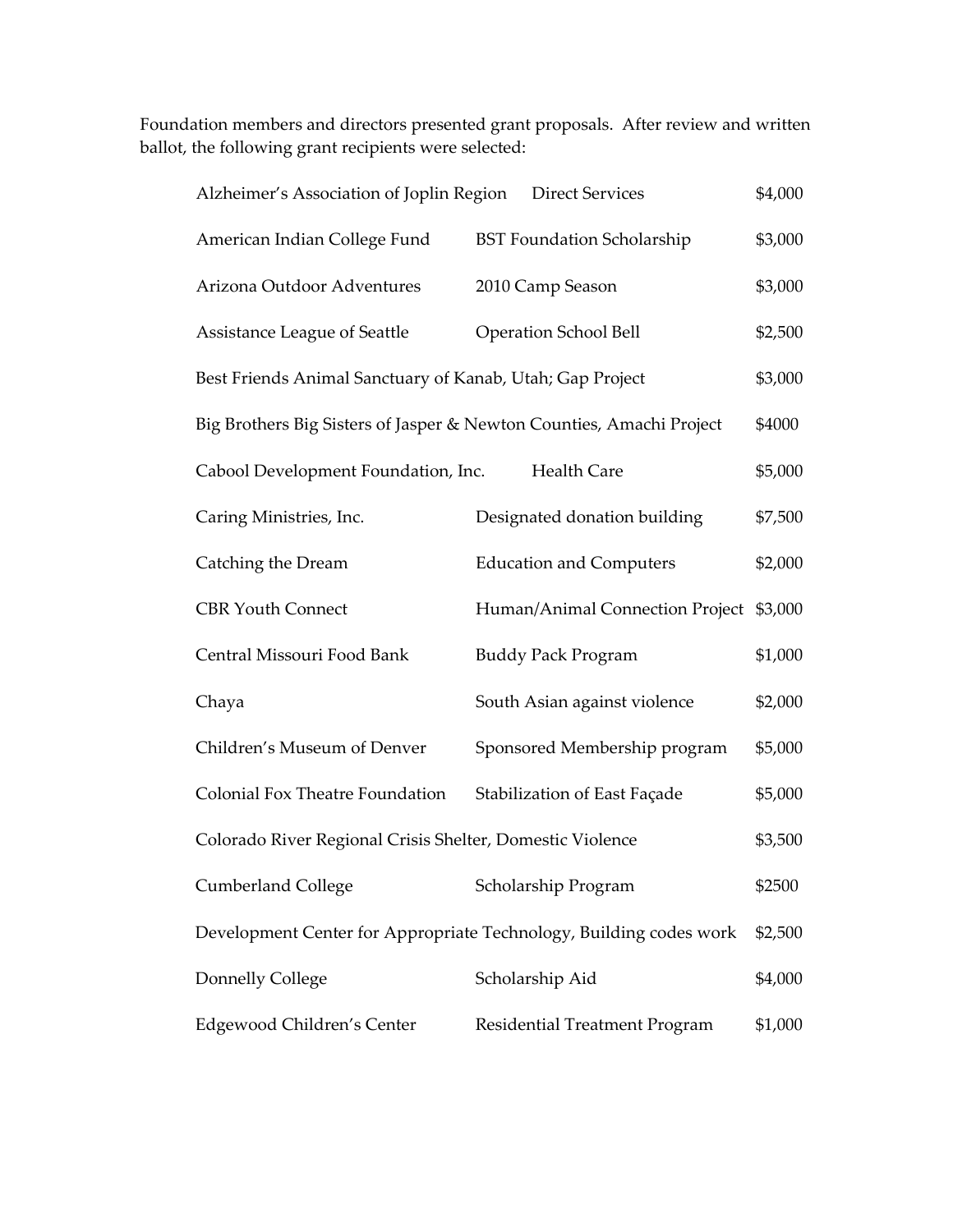| <b>Florence Crittenton Home</b>                          | <b>Independent Living Program</b> | \$2500   |
|----------------------------------------------------------|-----------------------------------|----------|
| Friends of Konza Prairie                                 | Teachers' Workshop                | \$2500   |
| Friends of Saguaro National Park                         | <b>Invasion Grass removal</b>     | \$5000   |
| Gabriel's Angels                                         | Pet Therapy Program               | \$3000   |
| Greater Phoenix Youth at Risk Foundation PALS            |                                   | \$2000   |
| Health Care Access, Inc.                                 | Social Marketing Campaign         | \$4000   |
| Horses Help                                              | Therapeutic Riding Program        | \$5000   |
| House of Neighborly Service                              | Health and Wellness for Seniors   | \$3000   |
| Humane Society of Southern AZ                            | Second Chance Fund                | \$2500   |
| Huntington's Disease Society of America                  | Disease Brochure                  | \$10,000 |
| <b>Interfaith Community Services</b>                     | Mobile Meals Expansion            | \$2500   |
| Joplin Area Habitat for Humanity                         | Women Build                       | \$2000   |
| Joplin Association for the Blind                         | Examinations & Items              | \$3000   |
| Mobile Meals of Tucson                                   | Mobile Meals                      | \$2500   |
| Monarch School                                           | After School Program              | \$2500   |
| Kansas Chapter Nature Conservancy Conservation Easements |                                   | \$2500   |
| Neighbors Who Care                                       | Van Service Program               | \$1000   |
| Oregon Hospice Association                               | <b>Hospice Education Grant</b>    | \$7000   |
| <b>Our Family Services</b>                               | Senior Companion Program          | \$2500   |
| Ozark Center                                             | <b>Ozark Center for Autism</b>    | \$5000   |
| Penuel, Inc.                                             | Camp Scholarship                  | \$2000   |
| Project Dignity                                          | Project Dignity                   | \$2500   |